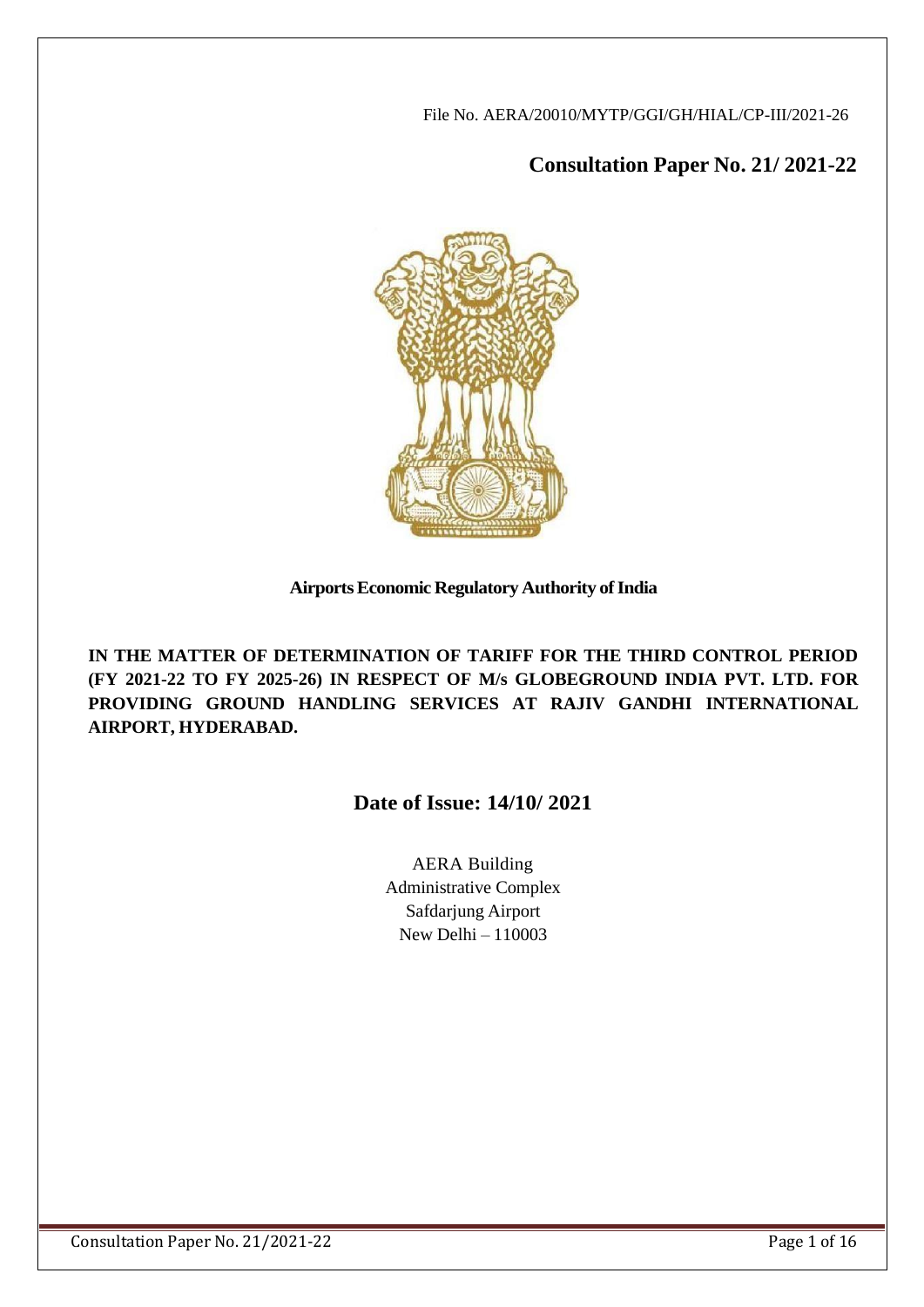# **STAKEHOLDERS' COMMENTS**

The Authority is aware of the fact that the Aviation Sector is undergoing unprecedented turbulence and uncertainty on account of the COVID 19 PANDEMIC and the associated lockdown situation in the major cities around the world has resulted in restrictions in air travel, both domestic and international. The Authority has released this Consultation Paper, after examining the impact of COVID 19 PANDEMIC on the various assumptions stipulated in the Multi Year Tariff Proposal ('MYTP') submitted by the ISPs. Accordingly, the Authority's opinions on the various aspects forming part of the tariff determination process have been explained in detail in this Consultation Paper.

Thus, in accordance with the provisions of Section 13(4) of the AERA Act, the written comments on Consultation Paper No. 21/2021-22 dated 14/10/2021 are invited from the Stakeholders, preferablyin electronic form, at the following address:

> Director (P&S, Tariff) Airports Economic Regulatory Authority of India (AERA), AERA Administrative Complex, Safdarjung Airport, New Delhi – 110003, India Email: [rajan.gupta1@aera.gov.in;](mailto:rajan.gupta1@aera.gov.in) Copy to: [director-ps@aera.gov.in](mailto:director-ps@aera.gov.in) ; [secretary@aera.gov.in](mailto:secretary@aera.gov.in)

#### **Last Date for submission of Stakeholders' comments: 04/11/2021**

#### **Last Date for submission of counter comments: 11/11/2021**

Comments and counter comments will be posted on AERA's website [www.aera.gov.in](http://www.aera.gov.in/)

For any clarification/information, Director (P&S, Tariff) may be contacted at Telephone No. +91-11-24695048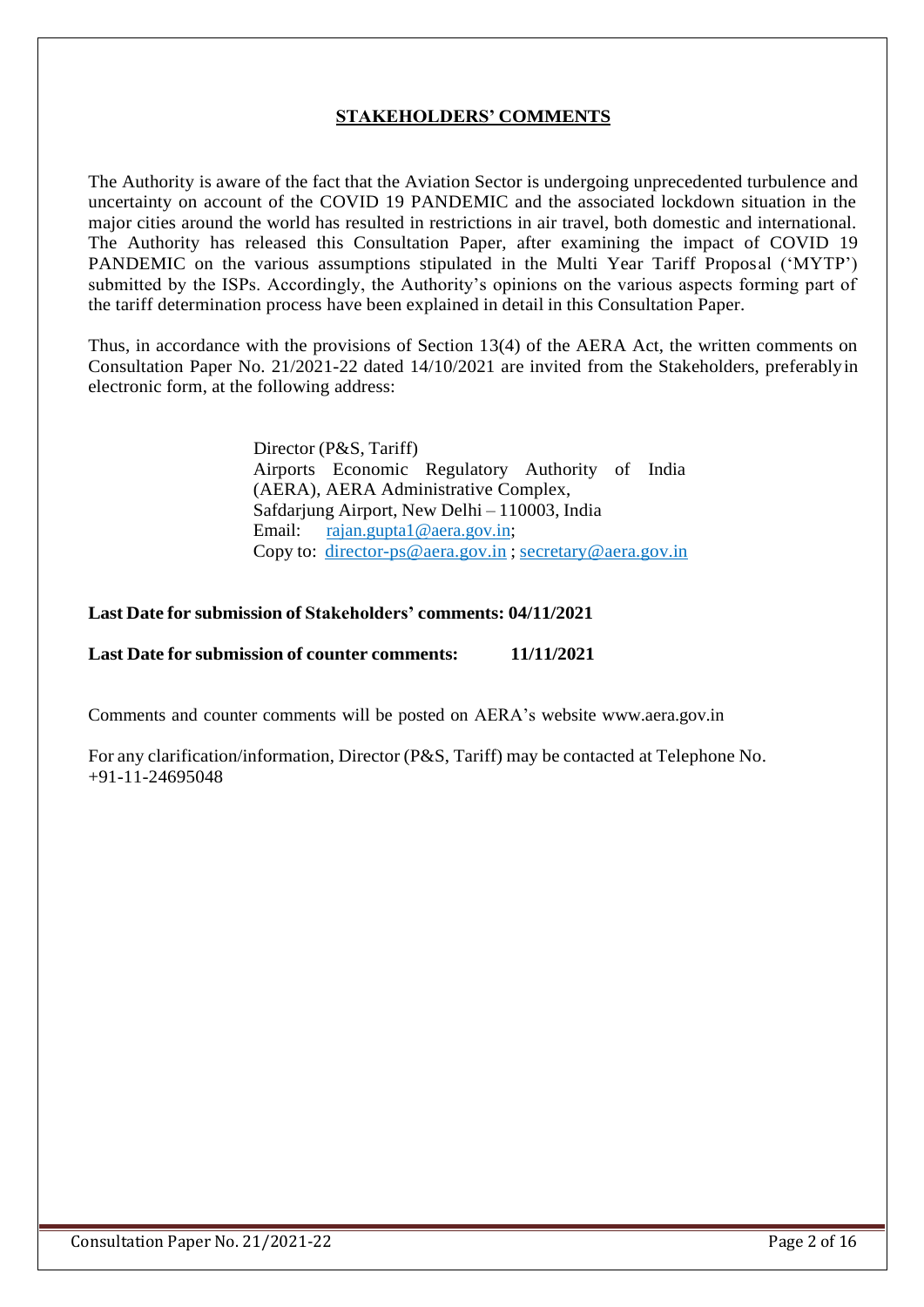#### **1. BRIEF BACKGROUND:**

- 1.1 M/s GlobeGround India Private Limited (GGIPL) is one of the Ground Handling agency appointed by GMR Hyderabad International Airport Limited (GHIAL) for carrying out ground handling service at Rajiv Gandhi International Airport (RGIA), Hyderabad and has entered into a concession agreement on 22nd March, 2019. Duration of the concession agreement is 10 (ten) years valid till  $21<sup>st</sup>$  March, 2029.
- 1.2 M/s GGIPL has commenced its commercial operations of the ground handling services at Hyderabad Airport from 1<sup>st</sup> April, 2019.
- 1.3 The Authority, vide its Order No. 29/2019-20 dated 13.03.2020 determined tariffs for FY 2019-20 & FY 2020-21 of the 2nd Control Period under 'Light Touch Approach' in respect of M/s GGIPL for providing Ground Handling services at RGIA, Hyderabad.
- 1.4 As per the provisions of the CGF Guidelines 2011, M/s GGIPL has submitted the Multi Year Tariff Proposal ('MYTP') seeking determination of tariffs for providing Ground Handling Services at RGIA, Hyderabad for the 3<sup>rd</sup> Control Period (FY 2021-22 to FY 2025-26) on 09.09.2021. Along with MYTP, M/s. GGIPL has submitted provisional compliance statement for FY 2020-21, which seems in order with AERA Guidelines.

# **2. PRINCIPLES FOR DETERMINATION OF AERONAUTICAL TARIFF UNDER "LIGHT TOUCH APPROACH".**

- 2.1 The Authority vide its Order No. 12/2010-11 dated 10.01.2011 and Direction No. 04/2010-11 issued on 10.01.2011 finalized its approach in the matter of Regulatory Philosophy and Approach in Economic Regulation of the Services provided for Cargo Facility, Ground Handling and Supply of Fuel to the Aircraft at the major airports. Accordingly, the Authority issued the Airports Economic Regulatory Authority of India (Terms and Conditions for Determination of Tariff for Services provided for Cargo Facility, Ground Handling and supply of Fuel to the Aircraft) Guidelines, 2011 (" the Guidelines").
- 2.2 In accordance, to above mentioned AERA Guidelines and Directions, the following procedure is followed:

#### **Stage I: MATERIALITY:**

Materiality Index  $(MIg) = \frac{Inernational\ Aircraft\ Movement\ at\ Hydrogen{\t1{1}{2}{2}{2}{Morel\ in\ H}^{\dagger}}{N}}{N}$ ner national Aircraft Movement at Hyderabau Airport<br>Total Inernational Aircraft Movement at major airports X100

The materiality index at RGIA  $= 25759/431853$ 

 $= 5.96\%$ 

2.3 The percentage share of Ground Handling for RGIA, Hyderabad for the FY 2019-20 is 5.96% which is more than 5% Materiality Index (MIg) for the above subject service. Hence the regulated service is deemed as 'material' for the third control period.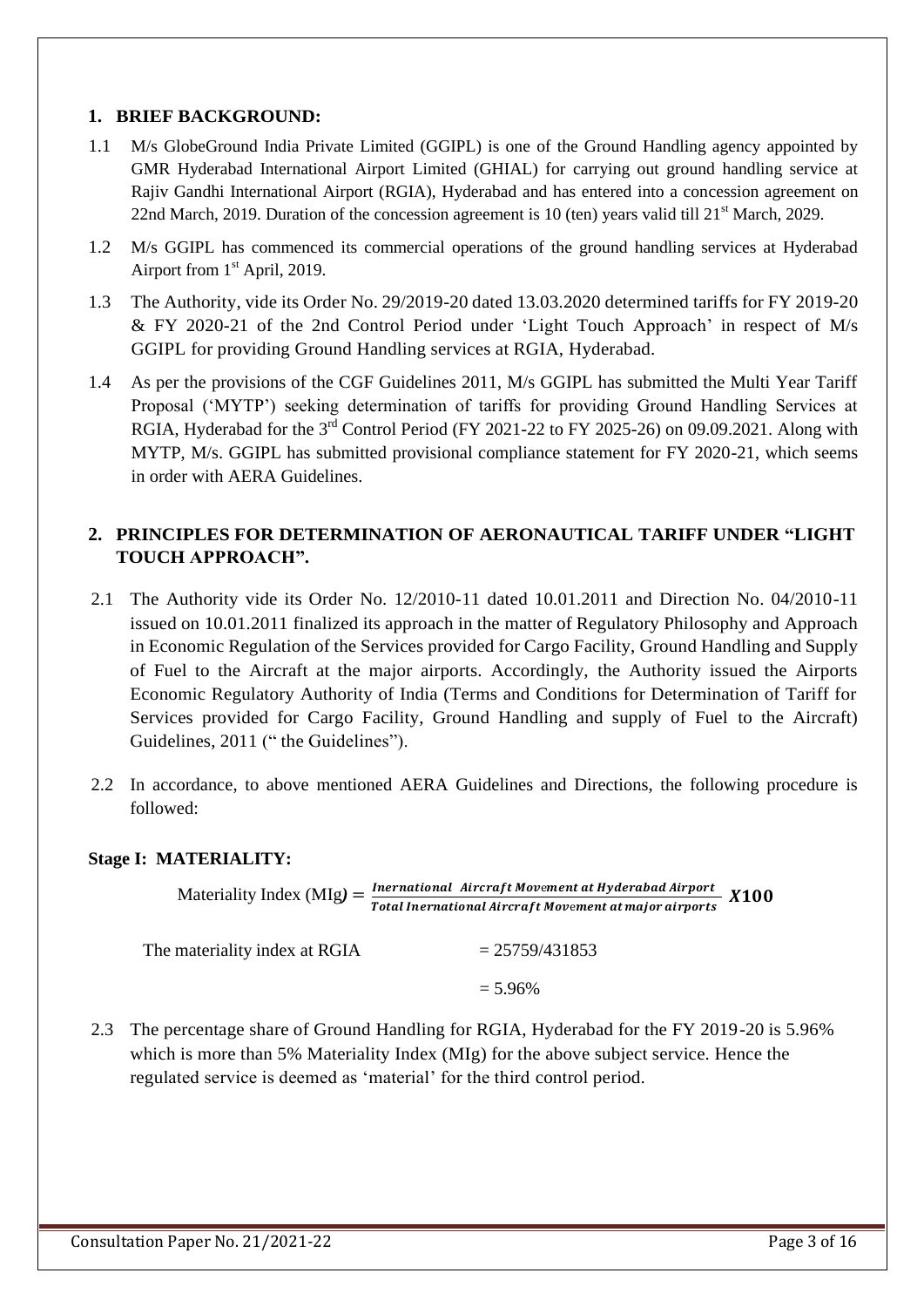#### **Stage II: COMPETITION:**

2.4 AERA with regard to the provisions of the National Civil Aviation Policy (NCAP- 2016), vide Order No. 15/2016-17 dated  $12<sup>th</sup>$  Jan, 2017 decided to consider three (3) Ground Handling Agencies (GHA) including Air India's subsidiary/JV for competition assessment at all major airports. As per the information furnished by M/s GlobeGround India Pvt. Ltd (GGIPL) in Form F1 (b) on competition Assessment, two other service providers namely, M/s Celebi Airport Services India Private Limited (CASIPL) and M/s Air India SATS (AISATS) are also rendering similar services at RGIA, Hyderabad. Hence in the instant case, there are three service providers including M/s GGIPL providing Ground Handling service at RGIA, Hyderabad, and therefore the service is deemed to be '**Competitive'**.

#### **Stage III: REASONABLENESS OF EXISTING USER AGREEMENT(S):**

- 2.5 As per Clause 3.2 (ii) of the Guidelines, wherever the Regulated Service provided is '**material but competitive,**' the Authority shall determine Tariff(s) for Service Provider (s) based on a **'Light Touch Approach'** for the duration of the control period, according to the provisions of chapter V. However, the Authority reserves the right to review materiality assessments, competition assessments and the reasonableness of the User Agreements within the Control period and issue such direction or make such orders as it may consider necessary.
- 2.6 It has provided User Agreement with Oman Air and Qatar Airways. In addition, M/s GGIPL has submitted the Minutes of Meeting of the stakeholder consultation for ground handling services at RGIA, Hyderabad held by M/s GGIPL through video conferencing on  $30<sup>th</sup>$  June, 2021. In the meeting, M/s. GGIPL explained that considering the current pandemic situation, no increment in the Annual tariff is considered and M/s. GGIPL shall continue with existing tariff.

### **Authority's Examination and Analysis:**

2.7 M/s. GGIPL is mainly providing services for international movements. Existing User Agreement (s) seems reasonable. Based on the guiding principles of AERA's CGF Guidelines, 2011 relating to Ground Handling Services, the Authority proposes to consider tariff determination exercise of M/s GGIPL for providing Ground Handling Services at RGIA, Hyderabad under **"Light Touch Approach** for the 3rd Control Period as the service is '**Material but Competitive'**.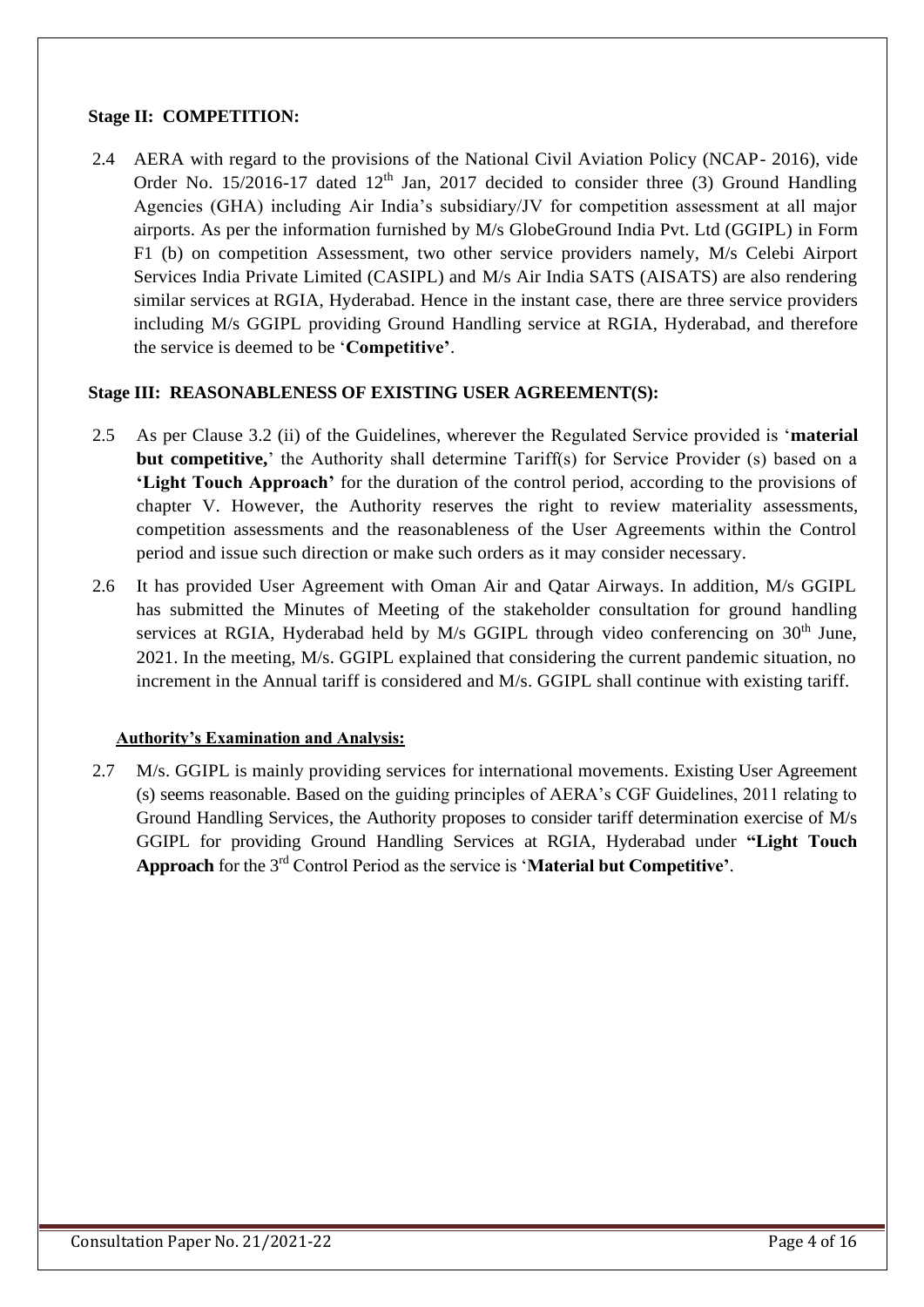# **3. TRAFFIC (FLIGHTS HANDLING)**

# **M/s. GGIPL, Hyderabad's submission on Traffic (Flights to be Handled) for the 3rd Control Period as part of MYTP.**

3.1 As per MYTP submission by M/s GGIPL, Hyderabad, the actual flights handled during 2019- 20 and 2020-21 and projected Traffic (Flights to be Handled) for the 3rd control period (FY 2021-22 to FY 2025-26) is given as below:

|               | Table 1: Traffic (Flights) in 2019-20, 2020-21 and projected from 2021-22 to 2025-26 (in Nos.) by M/s |  |
|---------------|-------------------------------------------------------------------------------------------------------|--|
| <b>GGIPL:</b> |                                                                                                       |  |

| Year                                             | <b>Domestic</b> | <b>International</b> | <b>Total</b> | As % of FY 2019-20 |                      |              |  |  |
|--------------------------------------------------|-----------------|----------------------|--------------|--------------------|----------------------|--------------|--|--|
|                                                  | (Landing)       | (Landing)            |              | <b>Domestic</b>    | <b>International</b> | <b>Total</b> |  |  |
| 2019-20                                          | 10              | 1395                 | 1405         |                    |                      |              |  |  |
| 2020-21                                          | $\overline{4}$  | 561                  | 565          | 40.00              | 40.22                | 40.21        |  |  |
| 2021-22                                          | $\overline{4}$  | 589                  | 593          | 40.00              | 42.22                | 42.21        |  |  |
| 2022-23                                          | $\overline{4}$  | 707                  | 711          | 40.00              | 50.68                | 50.60        |  |  |
| 2023-24                                          | 5               | 848                  | 853          | 50.00              | 60.78                | 60.71        |  |  |
| 2024-25                                          | 5               | 1,018                | 1,023        | 50.00              | 72.97                | 72.81        |  |  |
| 2025-26                                          | 5               | 1,221                | 1,226        | 50.00              | 87.53                | 87.26        |  |  |
| <b>Total</b><br>$(2021 - 22)$<br>to 2025-<br>26) | 23              | 4,383                | 4,406        |                    |                      |              |  |  |

- 3.2 M/s GGIPL submitted the Projected Flights to be handled as part of their MYTP submission. Authority observed that COVID-19 pandemic has severely impacted the business of M/s. GGIPL and it has proposed domestic flights to be handled during FY 2021-22 to 2022-23 as 40% of flights handled in FY 2019-20 and during F.Y. 2023-24 to 2025-26 as 50% of flights handled in FY 2019-20.
- 3.3 Authority further observed that proposed International flights to be handled in FY 2022-23 is 42.22% of flights handled in FY 2019-20 and thereafter showing marginal growth YoY.
- 3.4 The Authority noted that the total flights to be handled in coming years are not expected to reach the pre-COVID levels even at the end of 3<sup>rd</sup> Control Period.
- 3.5 The Authority proposes to consider the growth in traffic (Flights to be Handled) as submitted byM/s GGIPL, Hyderabad for the 3rd control period as per Table No.1.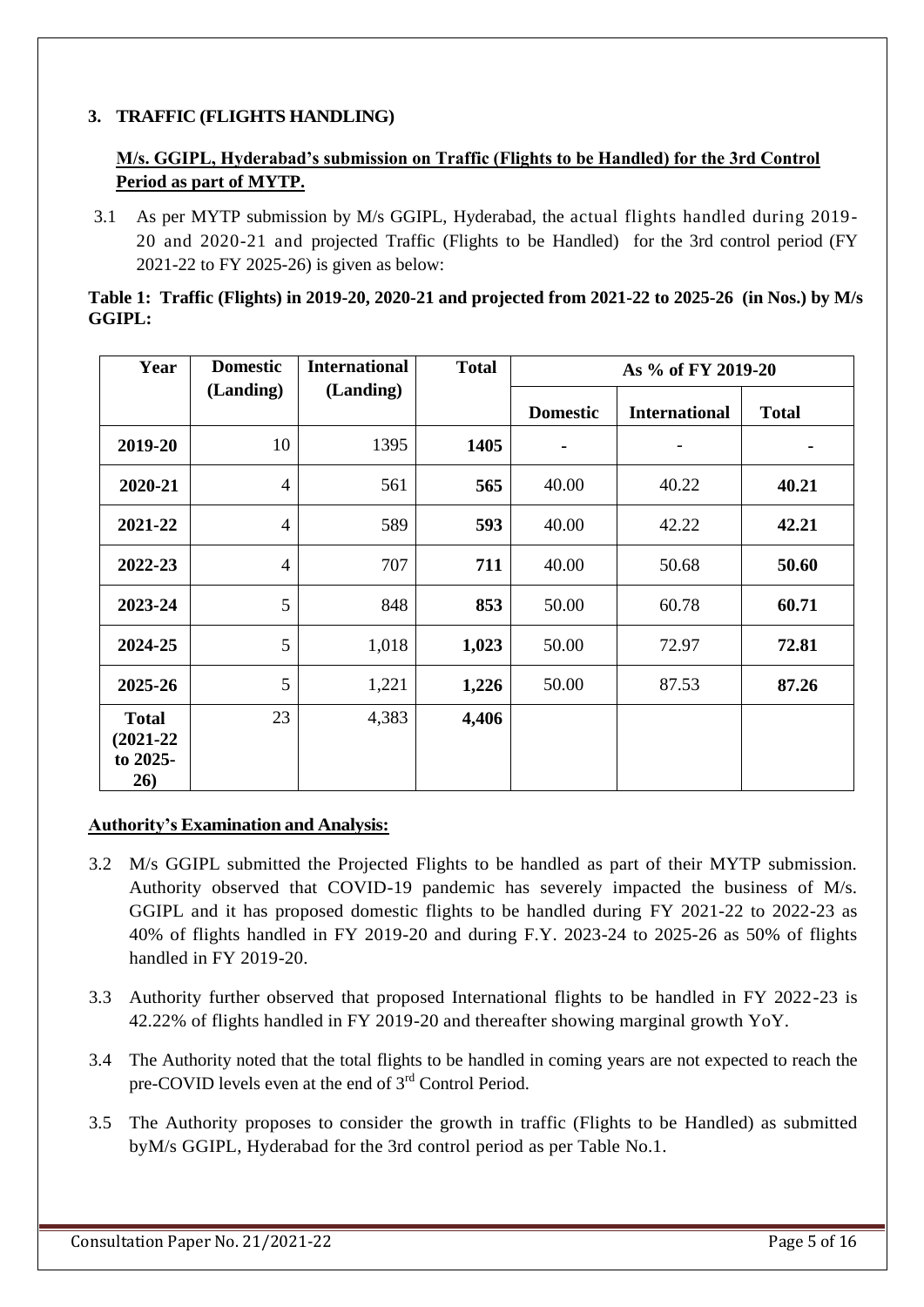# **4. CAPITAL EXPENDITURE**

# **M/s. GGIPL, Hyderabad's submission on Capital Expenditure for the 3rd Control Period as part of MYTP:**

4.1 As per MYTP submission, M/s GGIPL, Hyderabad has projected total capital expenditure (CAPEX) of Rs. 1981.01 Lacs for the procurement of various assets for the 3rd control period (FY 2021-22 to FY 2025-26). The asset wise capital expenditure projected by M/s GGIPL, Hyderabad for the 3rd control period is given as below:

|                                             |         |         |                          |         |                          | <b>Amount (Rs. in Lacs)</b> |
|---------------------------------------------|---------|---------|--------------------------|---------|--------------------------|-----------------------------|
| <b>Particulars</b>                          | 2021-22 | 2022-23 | 2023-24                  | 2024-25 | 2025-26                  | <b>Total</b>                |
| Leasehold<br><b>Improvements</b>            | 129.26  | 324.32  | $\overline{\phantom{a}}$ |         | $\overline{\phantom{a}}$ | 453.58                      |
| <b>Ground Handling</b><br><b>Equipments</b> | -       | 500.00  | 500.00                   | 500.00  | $\overline{\phantom{a}}$ | 1500.00                     |
| <b>Furniture &amp;</b><br><b>Fixtures</b>   | 27.43   |         | $\qquad \qquad$          |         | $\overline{\phantom{0}}$ | 27.43                       |
| <b>TOTAL</b>                                | 156.69  | 824.32  | 500.00                   | 500.00  | 0.00                     | 1,981.01                    |

# **Table 2: Projected Capital Expenditure by M/s GGIPL for the 3 rd control period**

- 4.2 The Authority examined the total projected capital expenditure of Rs. 1981.01 Lacs for the 3rd control period and noted that M/s GGIPL has proposed Rs 453.58 lacs for leasehold improvements, Rs. 1500.00 lacs for ground handling equipments and Rs. 27.43 lacs for furniture and fixtures.
- 4.3 The Authority also observed from the above submission that M/s GGIPL has proposed to incur the capital expenditure of about 41.61% of the total capital expense in the 2nd year of the Control Period.
- 4.4 The Authority proposes to consider projected capital expenditure as submitted by M/s GGIPL, Hyderabad for the 3rd control period as per Table No.2.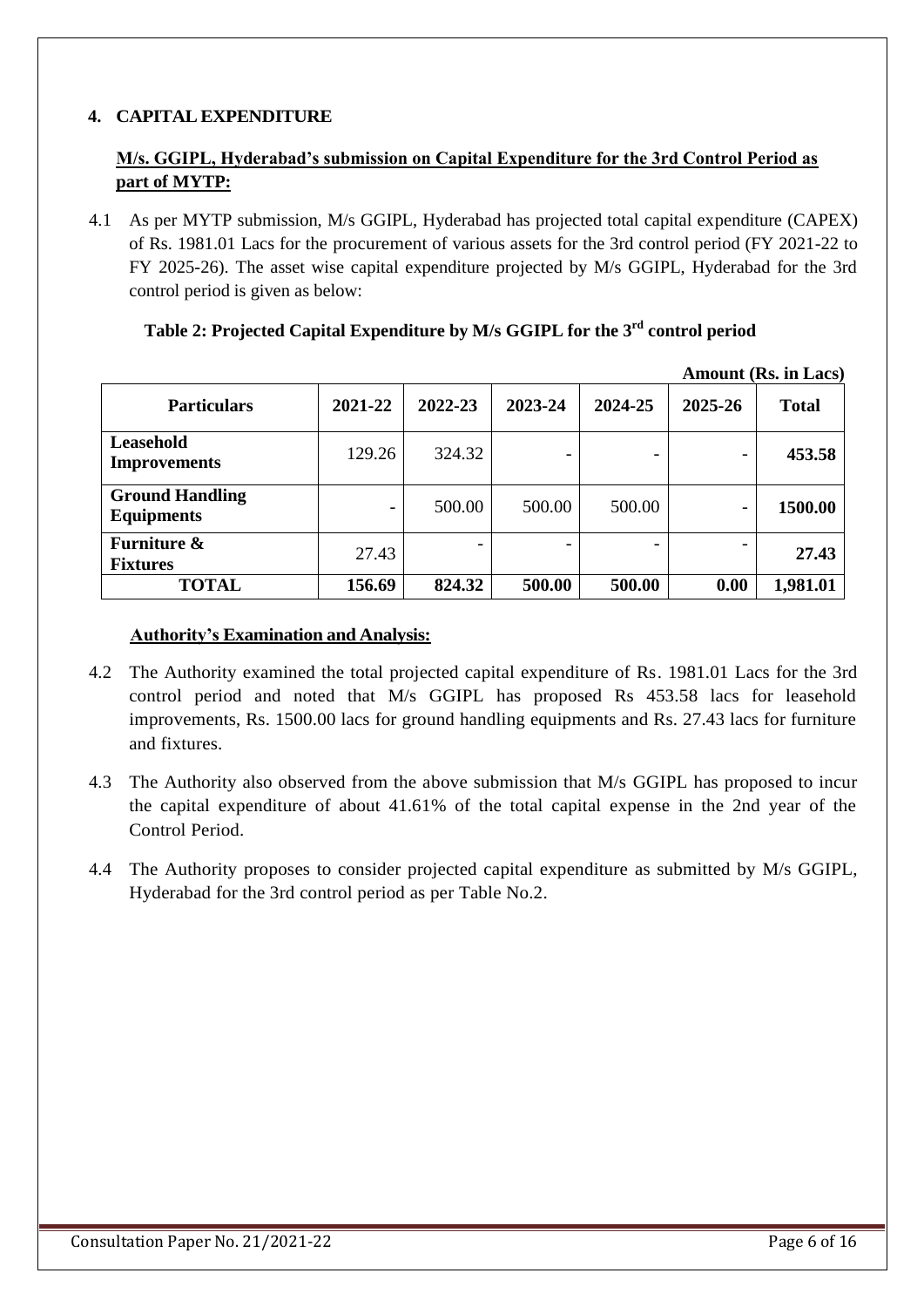#### **5. OPERATING EXPENDITURE AND PROFITABILITY**

# **M/s GGIPL, Hyderabad's submission on Operating Expenditure for the Third Control Period as part of MYTP.**

- 5.1 As provided in Clause 9.4 of the CGF Guidelines mentioned in Direction No. 04/2010-11, the operational and maintenance expenditure incurred by the Service provider(s) include expenditure incurred on security, operating costs, other mandated operating costs and statutory operating costs.
- 5.2 Operation and Maintenance (O&M) Expenditure submitted by M/s GGIPL, Hyderabad has been segregated into the following categories:
	- a) Payroll Costs;
	- b) Concession Fees;
	- c) Utility and Outsourcing Costs;
	- d) Repair and Maintenance Expenditure;
	- e) Admin and General Expenses

#### **Authority's Examination and Analysis:**

5.3 As per the ACS (Annual Compliance Statement) for F.Y. 2020-21 and MYTP for F.Y. 2021-22 to 2025-26 submitted by GGIPL, Hyderabad, revenue and operating expenditure of M/s. GGIPL are as under:

|                                        |              |          |         | Amount (Rs. in Lacs) |         |         |         |             | YoY % Change |                |             |             |            |                |
|----------------------------------------|--------------|----------|---------|----------------------|---------|---------|---------|-------------|--------------|----------------|-------------|-------------|------------|----------------|
| <b>Particulars</b>                     | $2019 - 20*$ | 2020-21# | 2021-22 | 2022-23              | 2023-24 | 2024-25 | 2025-26 | <b>CAGR</b> | 2020<br>21   | $2021 -$<br>22 | 2022-<br>23 | 2023-<br>24 | 2024<br>25 | $2025 -$<br>26 |
| Revenue                                | 1924.93      | 944.47   | 1211.95 | 1331.02              | 1461.89 | 1605.74 | 1763.86 | 10%         | $-50.93$     | 28.32          | 9.82        | 9.83        | 9.84       | 9.85           |
| <b>Operating</b><br><b>Expenditure</b> | 1583.77      | 879.58   | 934.89  | 1011.97              | 1096.12 | 1188.02 | 1288.41 | 8%          | $-44.46$     | 6.29           | 8.24        | 8.32        | 8.38       | 8.45           |
| Payroll Costs                          | 516.57       | 283.56   | 311.92  | 343.11               | 377.42  | 415.16  | 456.68  | 10%         | $-45.11$     | 10.00          | 10.00       | 10.00       | 10.00      | 10.00          |
| Concession<br>Fees                     | 469.26       | 220.71   | 231.75  | 243.34               | 255.50  | 268.28  | 281.69  | 5%          | $-52.97$     | 5.00           | 5.00        | 5.00        | 5.00       | 5.00           |
| Utility &<br>Outsourcing               | 22.42        | 17.88    | 19.67   | 21.63                | 23.80   | 26.18   | 28.79   | 10%         | $-20.25$     | 10.01          | 9.96        | 10.03       | 10.00      | 9.97           |
| Repairs &<br>Maintenance               | 75.17        | 19.34    | 21.27   | 23.4                 | 25.74   | 28.31   | 31.14   | 10%         | $-74.27$     | 9.98           | 10.01       | 10.00       | 9.98       | 10.00          |
| Admin &<br>General                     | 500.35       | 338.09   | 350.28  | 380.49               | 413.66  | 450.09  | 490.11  | 9%          | $-32.43$     | 3.61           | 8.62        | 8.72        | 8.81       | 8.89           |

#### **Table 3: Actual (FY 2019-20) and Projected Revenue and Operating Expenditure by M/s GGIPL**

#### **Table 4: Actual (FY 2019-20) and Projected Profit before Interest, Depreciation & Tax**

|                          |              |                          |         | Amount (Rs. in Lacs) |        |                                       |        | YoY % Change   |                |             |             |                |                |  |
|--------------------------|--------------|--------------------------|---------|----------------------|--------|---------------------------------------|--------|----------------|----------------|-------------|-------------|----------------|----------------|--|
| <b>Particulars</b>       | $2019 - 20*$ | $2020 - 21 \# 2021 - 22$ |         | 2022-23              |        | $ 2023 - 24   2024 - 25   2025 - 26 $ |        | $2020 -$<br>21 | $2021 -$<br>22 | 2022-<br>23 | 2023-<br>24 | $2024 -$<br>25 | $2025 -$<br>26 |  |
| Revenue                  | 1924.93      | 944.47                   | 1211.95 | 1331.02              |        | 1461.89 1605.74 1763.86               |        | $-50.93$       | 28.32          | 9.82        | 9.83        | 9.84           | 9.85           |  |
| Operating<br>Expenditure | 1583.77      | 879.58                   | 934.89  | 1011.97              |        | 1096.12 1188.02 1288.41               |        | -44.46         | 6.29           | 8.24        | 8.32        | 8.38           | 8.45           |  |
| <b>PBIDT</b>             | 341.16       | 64.89                    | 277.06  | 319.05               | 365.77 | 417.72                                | 475.45 | $-80.98$       | 327.03         | 15.16       | 14.64       | 14.20          | 13.82          |  |

*(\* 2019-20 audited figures & # 2020-21 estimated figures)*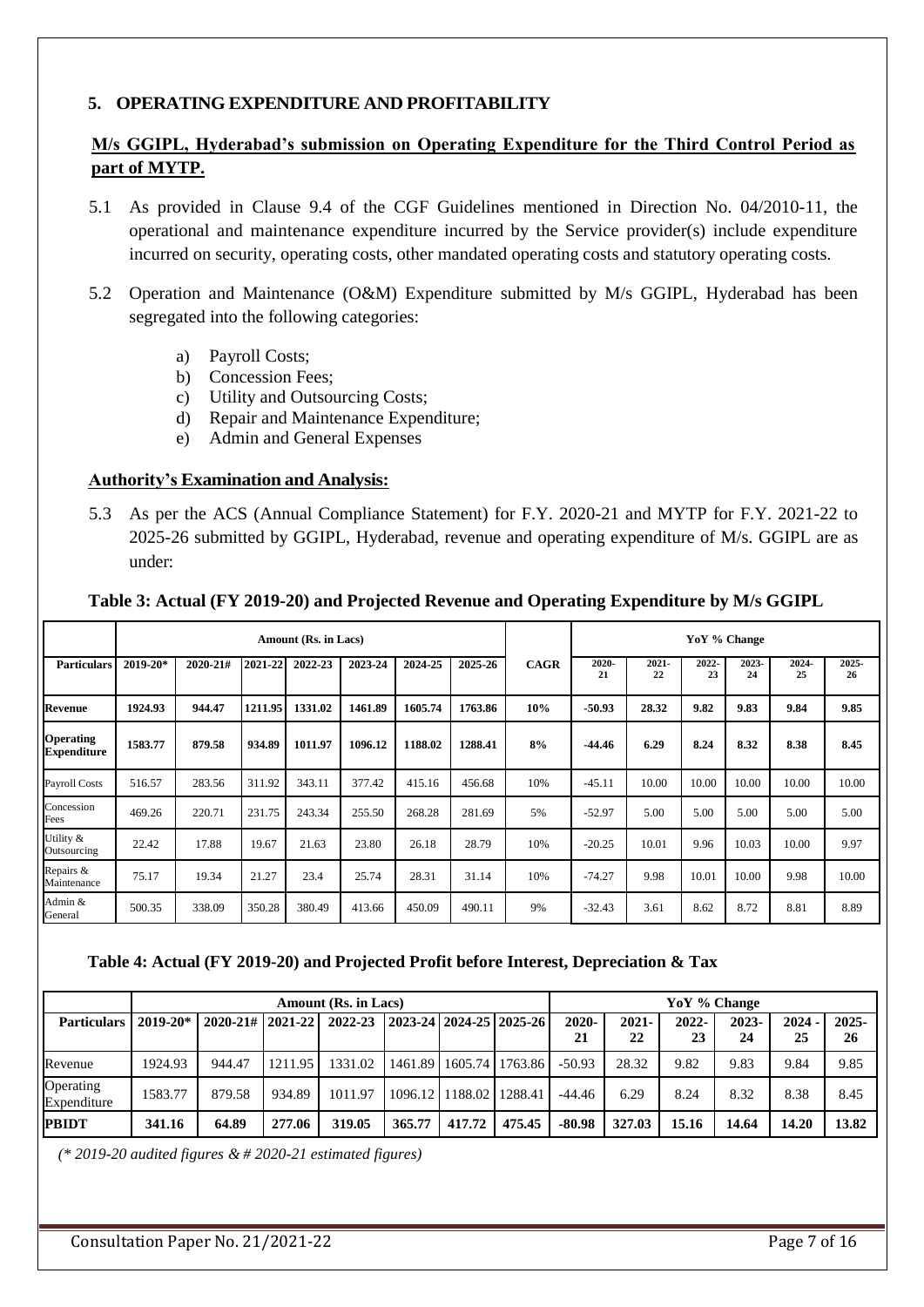- 5.4 The Authority analyzed the Operating Expenditure provided in Form F3 (P&L) for the 3rd Control Period and noted that there is an increase in the projected Revenue and Operating Expenditures for the 3rd control period (FY 2021-22 to 2025-26) and sought clarification from M/s GGIPL, Hyderabad. M/s GGIPL submitted that due to increase in operating volume and inflation the projected revenue and operating cost will increase.
- 5.5 **Payroll Costs:** The Authority noted that M/s. GGIPL's Payroll Costs has decreased by 45.11% in F.Y. 2020-21 as compared with F.Y. 2019-20 and M/s. GGIPL has considered the increase of 10% YoY for payroll cost from F.Y. 2021-22 onwards.
- 5.6 **Concession Fees:** M/s GGIPL submitted that they have to share 24% of the gross revenue with Airport operator as per agreement, and the Authority noted that M/s. GGIPL Concession Fees has decreased by 52.97% in F.Y. 2020-21 as compared with F.Y. 2019-20 and M/s. GGIPL has proposed increase in concession fees by 5% YoY from F.Y. 2021-22 onwards.
- 5.7 **Utility and Outsourcing Costs:** The Authority noted that M/s. GGIPL's Utility and Outsourcing Costs has decreased by 20.25% in F.Y. 2020-21 as compared with F.Y. 2019-20 and M/s. GGIPL has considered the increase of 10% (approx.) YoY for utility and outsourcing costs from F.Y. 2021-22 onwards.
- 5.8 **Repair and Maintenance Costs:** The Authority noted that M/s. GGIPL's Repair and Maintenance Costs has decreased by 74.27% in F.Y. 2020-21 as compared with F.Y. 2019-20 and M/s. GGIPL has considered the increase of 10% (approx.) YoY for repair and maintenance costs from F.Y. 2021-22 onwards.
- 5.9 **Administrative and General Costs:** The Authority noted that M/s. GGIPL's Administrative and General Costs has decreased by 30.40% in F.Y. 2020-21 as compared with F.Y. 2019-20 and M/s. GGIPL has considered the increase in expenditure ranging from 8.53% to 8.89% YoY from F.Y. 2021-22 onwards.
- 5.10 The Authority observed PBIDT of M/s. GGIPL is severely impacted during FY 2020-21 as it has reduced from Rs. 341.16 Lacs to Rs. 64.89 Lacs. However, situation is likely to improve from FY 2021-22 onwards.
- 5.11 The Authority, considering the above facts, proposes to consider the OPEX as submitted by M/s GGIPL for the consultation purpose of 3rd Control Period as per Table-3 above.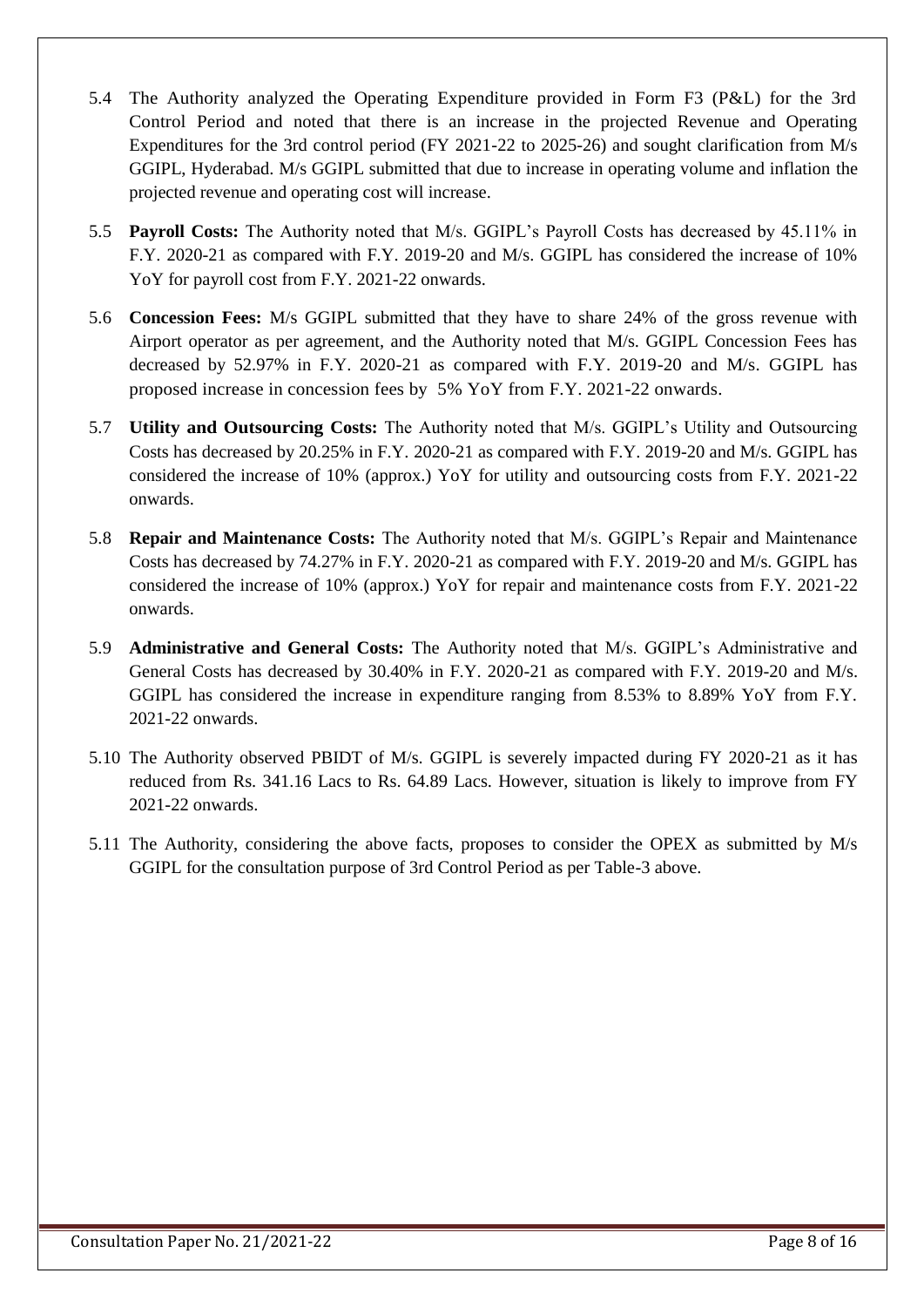### **6. ANNUAL TARIFF PROPOSAL**

# **M/s GGIPL**, **Hyderabad's submissions on Annual Tariff Proposal for the 3rd Control Period as part of MYTP.**

6.1 M/s GGIPL, Hyderabad has submitted the tariff proposal for Ground Handling Services at Rajiv Gandhi International Airport, Hyderabad for the 3rd Control Period (FY 2021-22 to FY 2025-26) as given hereunder:

| Table 5: Proposed Tariff Rates for Scheduled Flights to be handled by M/s GGIPL for 3 <sup>rd</sup> control period |  |  |  |  |  |
|--------------------------------------------------------------------------------------------------------------------|--|--|--|--|--|
|--------------------------------------------------------------------------------------------------------------------|--|--|--|--|--|

|                                       |           |            |           |           |            |           |        |            |             |           |            |           | <b>Amount (in INR)</b> |            |           |
|---------------------------------------|-----------|------------|-----------|-----------|------------|-----------|--------|------------|-------------|-----------|------------|-----------|------------------------|------------|-----------|
|                                       |           | FY 2021-22 |           |           | FY 2022-23 |           |        | FY 2023-24 |             |           | FY 2024-25 |           |                        | FY 2025-26 |           |
| Particulars                           | Pax       | Ramp       | Full      | Pax       | Ramp       | Full      | Pax    | Ramp       | <b>Full</b> | Pax       | Ramp       | Full      | Pax                    | Ramp       | Full      |
| Domestic Passenger Flight             |           |            |           |           |            |           |        |            |             |           |            |           |                        |            |           |
| CODE B                                | 5000      | 7500       | 12500     | 5000      | 7500       | 12500     | 5100   | 7650       | 12750       | 5202      | 7803       | 13005     | 5332                   | 7998       | 13330     |
| CODE C                                | 6600      | 9900       | 16500     | 6600      | 9900       | 16500     | 6732   | 10098      | 16830       | 6867      | 10300      | 17167     | 7004                   | 10506      | 17510     |
| CODE D                                | 10400     | 15600      | 26000     | 10400     | 15600      | 26000     | 10608  | 15912      | 26520       | 10820     | 16230      | 27050     | 11037                  | 16555      | 27591     |
| CODE E                                | 21800     | 32700      | 54500     | 21800     | 32700      | 54500     | 22236  | 33354      | 55590       | 22681     | 34021      | 56702     | 23134                  | 34702      | 57836     |
| CODE F                                | 38400     | 57600      | 96000     | 38400     | 57600      | 96000     | 39168  | 58752      | 97920       | 39951     | 59927      | 99878     | 40750                  | 61126      | 101876    |
| <b>International Passenger Flight</b> |           |            |           |           |            |           |        |            |             |           |            |           |                        |            |           |
| <b>CODE B</b>                         | 16977     | 25466      | 42443     | 16977     | 25466      | 42443     | 43292  | 25975      | 43292       | 17663     | 26495      | 44158     | 18105                  | 27157      | 45262     |
| CODE C                                | 39879     | 59819      | 99698     | 39879     | 59819      | 99698     | 101692 | 61015      | 101692      | 41490     | 62235      | 103726    | 42528                  | 63791      | 106319    |
| CODE D                                | 59924     | 89886      | 149810    | 59924     | 89886      | 149810    | 152806 | 91684      | 152806      | 62345     | 93517      | 155862    | 63904                  | 95855      | 159759    |
| CODE E                                | 81235     | 121853     | 203088    | 81235     | 121853     | 203088    | 207150 | 124290     | 207150      | 84517     | 126776     | 211293    | 86630                  | 129945     | 216575    |
| CODE F                                | 101069    | 151604     | 252673    | 101069    | 151604     | 252673    | 257726 | 154636     | 257726      | 105152    | 157729     | 262881    | 107781                 | 161672     | 269453    |
| Domestic Freight Flight               |           |            |           |           |            |           |        |            |             |           |            |           |                        |            |           |
| CODE C                                | <b>NA</b> | 54000      | NA        | <b>NA</b> | 54000      | <b>NA</b> | NA     | 55080      | NA          | <b>NA</b> | 56182      | NA        | NA                     | 57586      | <b>NA</b> |
| CODE D                                | <b>NA</b> | 94000      | <b>NA</b> | <b>NA</b> | 94000      | <b>NA</b> | NA     | 95880      | <b>NA</b>   | <b>NA</b> | 97798      | NA        | <b>NA</b>              | 100243     | <b>NA</b> |
| CODE E                                | <b>NA</b> | 113000     | <b>NA</b> | <b>NA</b> | 113000     | <b>NA</b> | NA     | 115260     | NA          | <b>NA</b> | 117565     | NA        | <b>NA</b>              | 120504     | <b>NA</b> |
| CODE F                                | <b>NA</b> | 154000     | NA        | <b>NA</b> | 154000     | <b>NA</b> | NA     | 157080     | <b>NA</b>   | <b>NA</b> | 160222     | NA        | <b>NA</b>              | 164227     | NA        |
| <b>International Freight Flight</b>   |           |            |           |           |            |           |        |            |             |           |            |           |                        |            |           |
| CODE C                                | NA        | 140315     | <b>NA</b> | <b>NA</b> | 140315     | <b>NA</b> | NA     | 143121     | <b>NA</b>   | <b>NA</b> | 145984     | <b>NA</b> | NA                     | 149633     | <b>NA</b> |
| CODE D                                | <b>NA</b> | 154030     | <b>NA</b> | <b>NA</b> | 154030     | <b>NA</b> | NA     | 157111     | <b>NA</b>   | <b>NA</b> | 160253     | <b>NA</b> | <b>NA</b>              | 164259     | <b>NA</b> |
| CODE E                                | <b>NA</b> | 205725     | <b>NA</b> | <b>NA</b> | 205725     | <b>NA</b> | NA     | 209840     | <b>NA</b>   | <b>NA</b> | 214036     | <b>NA</b> | <b>NA</b>              | 219387     | <b>NA</b> |
| CODE F                                | <b>NA</b> | 302785     | <b>NA</b> | <b>NA</b> | 302785     | <b>NA</b> | NA     | 308841     | <b>NA</b>   | <b>NA</b> | 315018     | <b>NA</b> | <b>NA</b>              | 322893     | <b>NA</b> |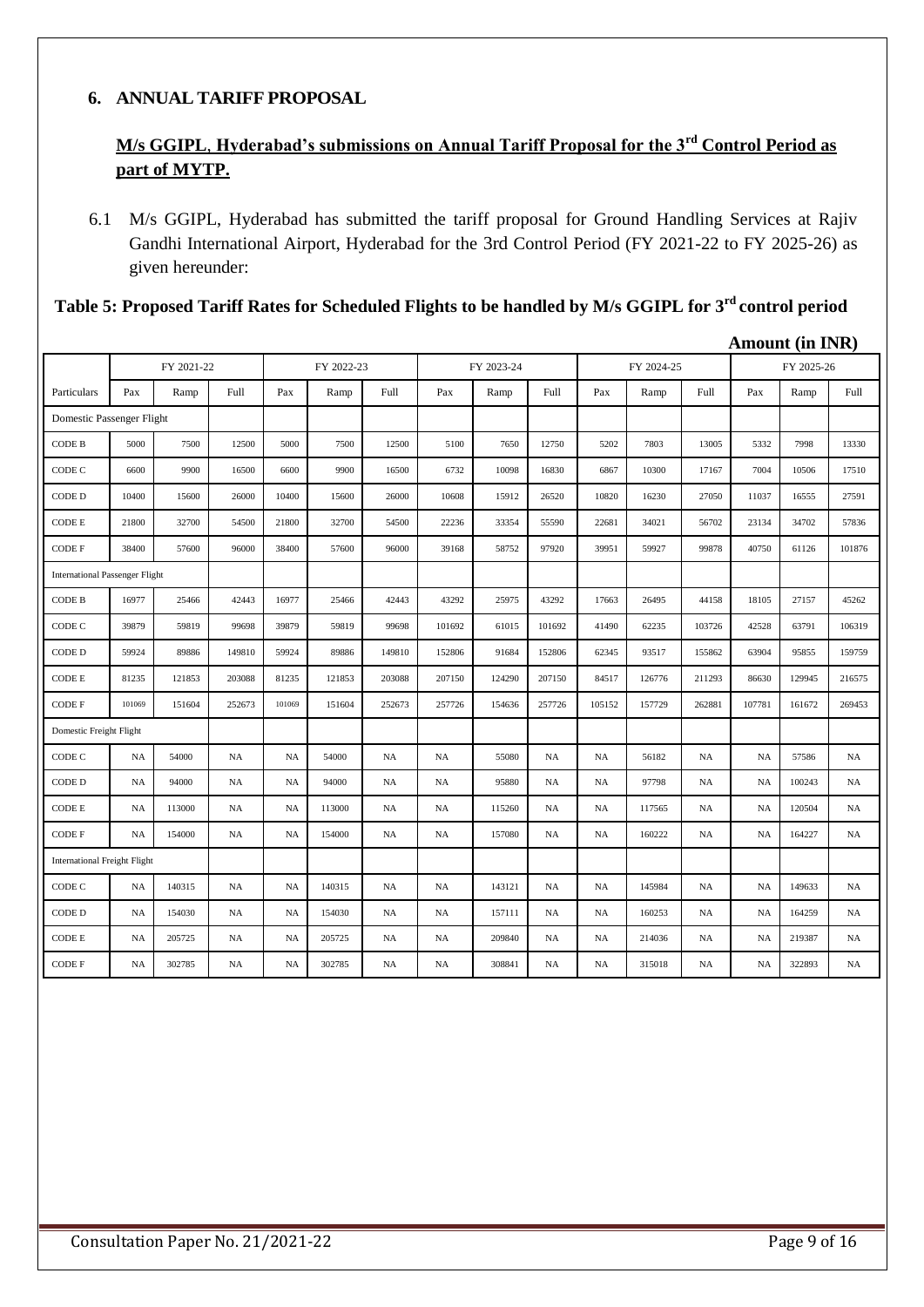# **Table 6: Statement of YoY Percentage (%) Change in Tariff for Scheduled Flights for different Category of Flights (as compared to Tariff for FY 2020-21):**

|                                       |           | FY 2021-22 |         |     | FY 2022-23 |             | FY 2023-24<br>FY 2024-25 |         |             |           |         | FY 2025-26 |          |      |      |
|---------------------------------------|-----------|------------|---------|-----|------------|-------------|--------------------------|---------|-------------|-----------|---------|------------|----------|------|------|
| <b>Particulars</b>                    | Pax       | Ramp       | Full    | Pax | Ramp       | <b>Full</b> | Pax                      | Ramp    | <b>Full</b> | Pax       | Ramp    | Full       | Pax      | Ramp | Full |
| <b>Domestic Passenger Flight</b>      |           |            |         |     |            |             |                          |         |             |           |         |            |          |      |      |
| <b>CODE B</b>                         | 0.0       | 0.0        | 0.0     | 0.0 | 0.0        | 0.0         | 2.0                      | 2.0     | 2.0         | 2.0       | 2.0     | 2.0        | 2.5      | 2.5  | 2.5  |
| CODE C                                | 0.0       | 0.0        | 0.0     | 0.0 | 0.0        | 0.0         | 2.0                      | 2.0     | 2.0         | 2.0       | 2.0     | 2.0        | $2.5\,$  | 2.5  | 2.5  |
| CODE D                                | 0.0       | 0.0        | 0.0     | 0.0 | 0.0        | 0.0         | 2.0                      | 2.0     | 2.0         | 2.0       | 2.0     | 2.0        | 2.5      | 2.5  | 2.5  |
| <b>CODE E</b>                         | 0.0       | 0.0        | 0.0     | 0.0 | 0.0        | 0.0         | 2.0                      | 2.0     | 2.0         | 2.0       | 2.0     | 2.0        | 2.5      | 2.5  | 2.5  |
| <b>CODE F</b>                         | 0.0       | 0.0        | $0.0\,$ | 0.0 | 0.0        | 0.0         | 2.0                      | 2.0     | 2.0         | 2.0       | 2.0     | 2.0        | 2.5      | 2.5  | 2.5  |
| <b>International Passenger Flight</b> |           |            |         |     |            |             |                          |         |             |           |         |            |          |      |      |
| <b>CODE B</b>                         | 0.0       | $0.0\,$    | 0.0     | 0.0 | 0.0        | 0.0         | 2.0                      | $2.0\,$ | $2.0\,$     | 2.0       | $2.0\,$ | $2.0\,$    | 2.5      | 2.5  | 2.5  |
| CODE C                                | 0.0       | 0.0        | 0.0     | 0.0 | 0.0        | 0.0         | 2.0                      | 2.0     | 2.0         | 2.0       | 2.0     | 2.0        | 2.5      | 2.5  | 2.5  |
| CODE D                                | 0.0       | 0.0        | 0.0     | 0.0 | 0.0        | 0.0         | 2.0                      | 2.0     | 2.0         | 2.0       | 2.0     | 2.0        | 2.5      | 2.5  | 2.5  |
| <b>CODE E</b>                         | 0.0       | 0.0        | 0.0     | 0.0 | 0.0        | 0.0         | 2.0                      | 2.0     | 2.0         | 2.0       | 2.0     | 2.0        | 2.5      | 2.5  | 2.5  |
| <b>CODE F</b>                         | 0.0       | 0.0        | 0.0     | 0.0 | 0.0        | 0.0         | 2.0                      | $2.0\,$ | 2.0         | 2.0       | 2.0     | 2.0        | 2.5      | 2.5  | 2.5  |
| <b>DomesticFreight Flight</b>         |           |            |         |     |            |             |                          |         |             |           |         |            |          |      |      |
| CODE C                                | NA        | 0.0        | NA      | NA  | 0.0        | NA          | <b>NA</b>                | 2.0     | NA          | <b>NA</b> | 2.0     | NA         | NA       | 2.5  | NA   |
| CODE D                                | <b>NA</b> | 0.0        | NA      | NA  | 0.0        | NA          | NA                       | 2.0     | NA          | NA        | 2.0     | NA         | NA       | 2.5  | NA   |
| <b>CODE E</b>                         | <b>NA</b> | 0.0        | NA      | NA  | 0.0        | NA          | NA                       | $2.0\,$ | NA          | NA        | 2.0     | NA         | NA       | 2.5  | NA   |
| <b>CODE F</b>                         | NA        | 0.0        | NA      | NA  | 0.0        | NA          | NA                       | 2.0     | NA          | NA        | 2.0     | NA         | NA       | 2.5  | NA   |
| <b>International Freight Flight</b>   |           |            |         |     |            |             |                          |         |             |           |         |            |          |      |      |
| CODE C                                | NA        | $0.0\,$    | NA      | NA  | $0.0\,$    | NA          | NA                       | 2.0     | NA          | NA        | $2.0\,$ | NA         | NA       | 2.5  | NA   |
| CODE D                                | NA        | $0.0\,$    | NA      | NA  | $0.0\,$    | NA          | NA                       | $2.0\,$ | $_{\rm NA}$ | NA        | $2.0\,$ | NA         | NA       | 2.5  | NA   |
| CODE E                                | NA        | 0.0        | NA      | NA  | 0.0        | NA          | NA                       | 2.0     | NA          | NA        | 2.0     | NA         | NA       | 2.5  | NA.  |
| CODE F                                | NA        | $0.0\,$    | NA      | NA  | 0.0        | NA          | NA                       | 2.0     | $_{\rm NA}$ | NA        | 2.0     | NA         | $\rm NA$ | 2.5  | NA   |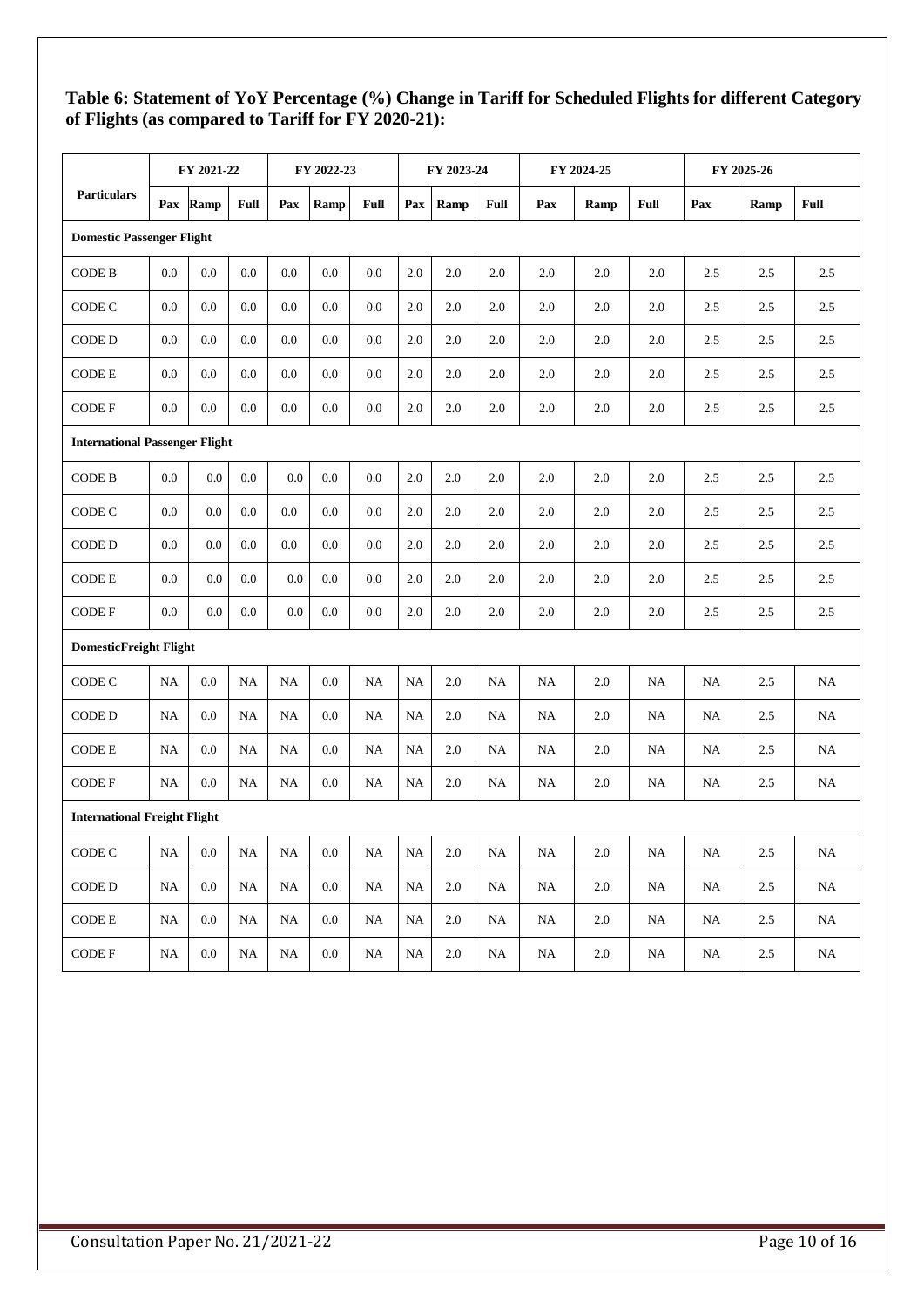|                                              | Proposed Tariffs for Scheduled flights FY 2021-22 by GlobeGround India Private Limited - Hyderabad Station |          |           |                    |                                           |                          |                                          |  |  |  |  |  |  |
|----------------------------------------------|------------------------------------------------------------------------------------------------------------|----------|-----------|--------------------|-------------------------------------------|--------------------------|------------------------------------------|--|--|--|--|--|--|
| <b>Particulars</b>                           | Pax                                                                                                        | Ramp     | Full      |                    |                                           |                          |                                          |  |  |  |  |  |  |
|                                              | <b>International Freight Flight</b>                                                                        |          |           | AI SATS (FY 21-22) | <b>GGIPL Tariff v/s</b><br><b>AI SATS</b> | <b>CASIPL (FY 21-22)</b> | <b>GGIPL Tariff v/s</b><br><b>CASIPL</b> |  |  |  |  |  |  |
| CODE C                                       | <b>NA</b>                                                                                                  | 1,40,315 | <b>NA</b> | 1,44,287           | $-2.83%$                                  | 1,33,000                 | 5.21%                                    |  |  |  |  |  |  |
| CODE D                                       | <b>NA</b>                                                                                                  | 1,54,030 | <b>NA</b> | 1,59,440           | $-3.51%$                                  | 1,60,000                 | $-3.88%$                                 |  |  |  |  |  |  |
| <b>CODE E</b>                                | <b>NA</b>                                                                                                  | 2,05,725 | <b>NA</b> | 2,17,419           | $-5.68%$                                  | 1,95,000                 | 5.21%                                    |  |  |  |  |  |  |
| <b>CODEF</b>                                 | <b>NA</b>                                                                                                  | 3,02,785 | NA        | 3,13,083           | $-3.40%$                                  | 2,87,000                 | 5.21%                                    |  |  |  |  |  |  |
|                                              | <b>Domestic Freight Flight</b>                                                                             |          |           | <b>AI SATS</b>     |                                           | <b>CASIPL</b>            |                                          |  |  |  |  |  |  |
| CODE C                                       | <b>NA</b>                                                                                                  | 54,000   | <b>NA</b> | 59,297             | $-9.81%$                                  | 54,000                   | 0.00%                                    |  |  |  |  |  |  |
| CODE D                                       | <b>NA</b>                                                                                                  | 94,000   | NA        | 1,02,780           | $-9.34%$                                  | 94,000                   | 0.00%                                    |  |  |  |  |  |  |
| <b>CODE E</b>                                | <b>NA</b>                                                                                                  | 1,13,000 | <b>NA</b> | 1,23,863           | $-9.61%$                                  | 1,13,000                 | 0.00%                                    |  |  |  |  |  |  |
| <b>CODEF</b>                                 | NA                                                                                                         | 1,54,000 | NA        | 1,68,532           | $-9.44%$                                  | 1,54,000                 | 0.00%                                    |  |  |  |  |  |  |
|                                              | <b>International Passenger Flight</b>                                                                      |          |           | <b>AI SATS</b>     |                                           | <b>CASIPL</b>            |                                          |  |  |  |  |  |  |
| CODE B                                       | 16,977                                                                                                     | 25,466   | 42,443    | 40,585             | 4.38%                                     | 39,100                   | 7.88%                                    |  |  |  |  |  |  |
| CODE C                                       | 39,879                                                                                                     | 59,819   | 99,698    | 1,05,810           | $-6.13%$                                  | 91,700                   | 8.02%                                    |  |  |  |  |  |  |
| CODE D                                       | 59,924                                                                                                     | 89,886   | 1,49,810  | 1,59,440           | $-6.43%$                                  | 1,49,400                 | 0.27%                                    |  |  |  |  |  |  |
| <b>CODE E</b>                                | 81,235                                                                                                     | 1,21,853 | 2,03,088  | 2,02,924           | 0.08%                                     | 1,95,700                 | 3.64%                                    |  |  |  |  |  |  |
| <b>CODEF</b>                                 | 1,01,069                                                                                                   | 1,51,604 | 2,52,673  | 2,86,993           | $-13.58%$                                 | 2,72,900                 | $-8.01%$                                 |  |  |  |  |  |  |
|                                              | <b>Domestic Passenger Flight</b>                                                                           |          |           | <b>AI SATS</b>     |                                           | <b>CASIPL</b>            |                                          |  |  |  |  |  |  |
| <b>CODE B</b>                                | 5,000                                                                                                      | 3,000    | 12,500    | 13.177             | $-5.42%$                                  | 16.170                   | $-29.36%$                                |  |  |  |  |  |  |
| CODE C                                       | 6,600                                                                                                      | 3,960    | 16,500    | 17,657             | $-7.01%$                                  | 21,340                   | $-29.33%$                                |  |  |  |  |  |  |
| CODE D                                       | 10,400                                                                                                     | 6,240    | 26,000    | 28,251             | $-8.66%$                                  | 32,890                   | $-26.50%$                                |  |  |  |  |  |  |
| CODE E                                       | 21,800                                                                                                     | 13,080   | 54,500    | 59,297             | $-8.80%$                                  | 75,130                   | $-37.85%$                                |  |  |  |  |  |  |
| <b>CODEF</b>                                 | 38,400                                                                                                     | 23,040   | 96,000    | 1,05,415           | $-9.81%$                                  | 1,10,880                 | $-15.50%$                                |  |  |  |  |  |  |
| Note: Above rates are in INR excluding taxes |                                                                                                            |          |           |                    |                                           |                          |                                          |  |  |  |  |  |  |

# **Table 7: Comparative Tariff Rates of M/s GGIPL with M/s AISATS and M/s CASIPL**

- 6.2 The Authority noted from Minutes of Stakeholder Consultation Meeting held on 30.06.2021, that M/s. GGIPL had explained to the stakeholders that considering the current pandemic situation they have not proposed increment in the Annual tariff in F.Y. 2021-22 and shall continue with existing tariff.
- 6.3 The Authority observed that M/s GGIPL has proposed no tariff increase in FY 2021-22 & 2022- 23, 2% p.a. tariff increase in FY 2022-23 and FY 2023-24 and 2.5% tariff increase in FY 2024-25.
- 6.4 From Table 7, Authority noted that the tariff proposed by M/s GGIPL for scheduled flights for FY 2021-22 is lower than the rates approved by AERA for AISATS (who is providing similar services at RGIA, Hyderabad) for both International and Domestic Flights (Freight & Passenger).
- 6.5 The Authority further noted that the tariff proposed by M/s GGIPL for FY 2021-22 is lower from rates approved for M/s Celebi Airport Services India Private Limited (CASIPL) (who is providing similar services at RGIA, Hyderabad) for Domestic Passenger flights and same for domestic freight flights. For International Freight Flights and International Passenger flights, rates of M/s. GGIPL are lower in some cases and higher in some cases, as compared to rates of M/s. CASIPL.
- 6.6 As there is no tariff increase in FY 2021-22 & 2022-23, 2% p.a. tariff increase in FY 2022-23 and FY 2023-24 and 2.5% tariff increase in FY 2024-25, Authority proposes to consider charges for scheduled flights as proposed by M/s. GGIPL.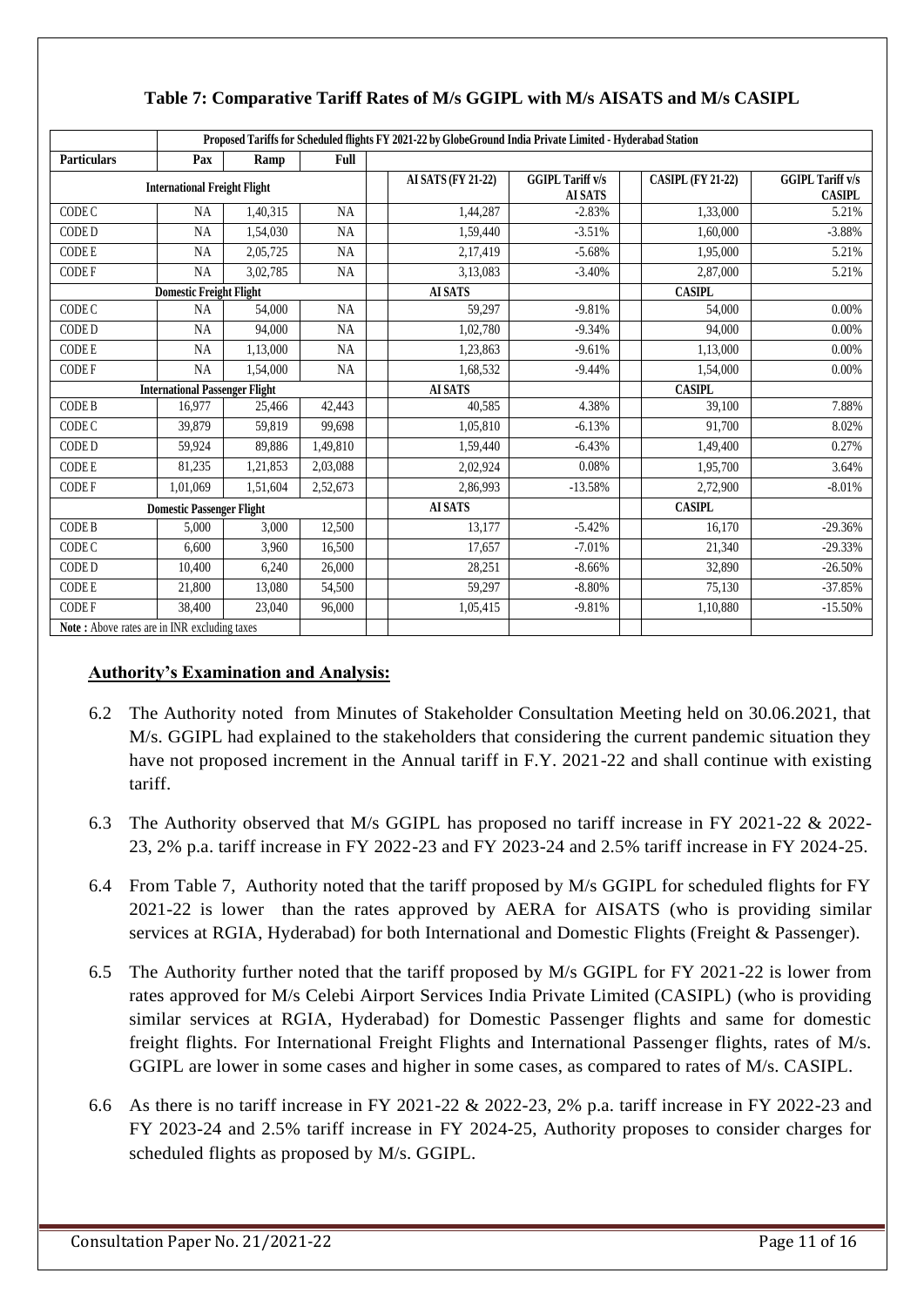|                      |            | <b>Domestic rates</b> |          |          |          | YoY % Change |         |         |         |  |  |
|----------------------|------------|-----------------------|----------|----------|----------|--------------|---------|---------|---------|--|--|
| <b>Aircraft MTOW</b> | 2021-22    | 2022-23               | 2023-24  | 2024-25  | 2025-26  | 2022-23      | 2023-24 | 2024-25 | 2025-26 |  |  |
| Upto 07 tons         | 25,714     | 25,714                | 27,000   | 28,350   | 29,768   | 0%           | 5%      | 5%      | 5%      |  |  |
| $07 - 10$ tons       | 25,714     | 25,714                | 27,000   | 28,350   | 29,768   | 0%           | 5%      | 5%      | 5%      |  |  |
| $10 - 20$ tons       | 28,393     | 28,393                | 29,813   | 31,303   | 32,868   | 0%           | 5%      | 5%      | 5%      |  |  |
| $20-30$ tons         | 34,821     | 34,821                | 36,563   | 38,391   | 40,310   | 0%           | 5%      | 5%      | 5%      |  |  |
| $30 - 40$ tons       | 51,000     | 51,000                | 53,550   | 56,228   | 59,039   | 0%           | 5%      | 5%      | 5%      |  |  |
| $40 - 50$ tons       | 58,286     | 58,286                | 61,200   | 64,260   | 67,473   | 0%           | 5%      | 5%      | 5%      |  |  |
| $50 - 100$ tons      | 78,857     | 78,857                | 82,800   | 86,940   | 91,287   | 0%           | 5%      | 5%      | 5%      |  |  |
| $100 - 200$ tons     | 4,05,321   | 4,05,321              | 4,25,588 | 4,46,867 | 4,69,210 | 0%           | 5%      | 5%      | 5%      |  |  |
| 200 - 300 tons       | 5, 37, 321 | 5,37,321              | 5,64,188 | 5,92,397 | 6,22,017 | 0%           | 5%      | 5%      | 5%      |  |  |
| Above 300 tons       | 6,14,786   | 6,14,786              | 6,45,525 | 6,77,801 | 7,11,691 | 0%           | 5%      | 5%      | 5%      |  |  |

# **Table 8: Proposed Tariff Rates for Non-Scheduled Flights Handling for the 3rd Control Period Amount (in INR)**

|                      |          | <b>International rates</b> |          |          |          |         |         | YoY % Change |         |
|----------------------|----------|----------------------------|----------|----------|----------|---------|---------|--------------|---------|
| <b>Aircraft MTOW</b> | 2021-22  | 2022-23                    | 2023-24  | 2024-25  | 2025-26  | 2022-23 | 2023-24 | 2024-25      | 2025-26 |
| Upto 07 tons         | 44,464   | 44,464                     | 46,688   | 49,022   | 51,473   | 0%      | 5%      | 5%           | 5%      |
| $07 - 10$ tons       | 68,357   | 68,357                     | 71,775   | 75,364   | 79,132   | 0%      | 5%      | 5%           | 5%      |
| $10 - 20$ tons       | 78,321   | 78,321                     | 82,238   | 86,349   | 90,667   | 0%      | 5%      | 5%           | 5%      |
| $20-30$ tons         | 94,286   | 94,286                     | 99,000   | 1,03,950 | 1,09,148 | 0%      | 5%      | 5%           | 5%      |
| $30 - 40$ tons       | 1,00,714 | 1.00.714                   | 1,05,750 | 1,11,038 | 1,16,589 | 0%      | 5%      | 5%           | 5%      |
| $40 - 50$ tons       | 1,09,714 | 1,09,714                   | 1,15,200 | 1,20,960 | 1,27,008 | 0%      | 5%      | 5%           | 5%      |
| $50 - 100$ tons      | 1,49,143 | 1,49,143                   | 1,56,600 | 1,64,430 | 1,72,652 | 0%      | 5%      | 5%           | 5%      |
| $100 - 200$ tons     | 4,05,321 | 4,05,321                   | 4,25,588 | 4,46,867 | 4,69,210 | 0%      | 5%      | 5%           | 5%      |
| $200 - 300$ tons     | 5,37,321 | 5,37,321                   | 5,64,188 | 5,92,397 | 6,22,017 | 0%      | 5%      | 5%           | 5%      |
| Above 300 tons       | 6,14,786 | 6,14,786                   | 6,45,525 | 6,77,801 | 7,11,691 | 0%      | 5%      | 5%           | 5%      |

- 6.7 The Authority observed that M/s GGIPL has proposed no increase in charges in FY 2021-22 and FY 2022-23 and 5% p.a. increase in FY 2023-24 to FY 2025-26.
- 6.8 M/s. GGIPL was asked to propose charges for non-scheduled aircrafts on the basis of aircraft type, as done in case of scheduled flights. However, M/s. GGIPL has informed that ground handling services for non-scheduled flights are dealt based on MTOW basis. It was further informed by M/s. GGIPL that there is no published schedule of such flights and they operate on ad-hoc basis after taking DGCA approval etc. at short notice and their tariff are marketed based on MTOW and not comparable with the tariffs of scheduled flight operation/handling.
- 6.9 The Authority is of the considered view that the charges for non-scheduled should not be more than the scheduled operations. Therefore, the Authority for consultation purpose elicit the views of Stakeholders in this regard.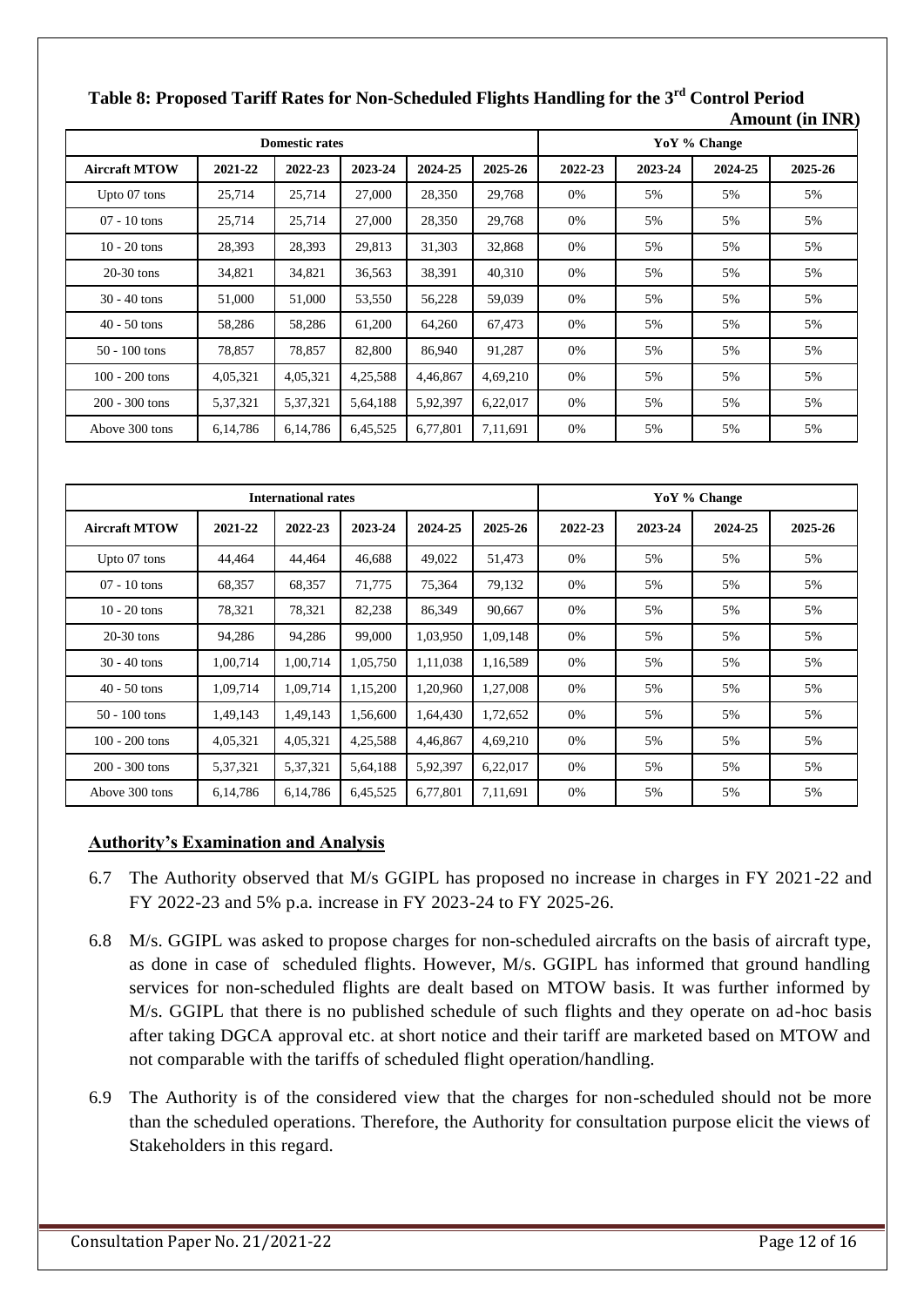# **Table 9: Annual Tariff Proposal for Additional Services for the 3rd Control Period**

|                                   |                                 |                                        |                |            |            |            | <b>Amount (in INR)</b> |            |
|-----------------------------------|---------------------------------|----------------------------------------|----------------|------------|------------|------------|------------------------|------------|
| <b>ANNEX B</b><br><b>SECTIONS</b> | <b>EQUIPMENTS</b>               | <b>REMARKS</b>                         |                | FY 2021-22 | FY 2022-23 | FY 2023-24 | FY 2024-25             | FY 2025-26 |
| 3.4.1(a)                          | Air Conditioner unit            | Narrow Body                            | Per Hour       | 21.214     | 21.214     | 22.275     | 23.389                 | 24.558     |
|                                   | (ACU)                           | Wide Body                              | Per Hour       | 31,286     | 31,286     | 32,850     | 34,493                 | 36,217     |
| 3.7.1(a)                          | Air Start Unit (ASU)            | Narrow Body                            | Per start      | 24.429     | 24.429     | 25.650     | 26.933                 | 28,279     |
|                                   |                                 | Wide Body                              | Per start      | 26,786     | 26,786     | 28,125     | 29.531                 | 31,008     |
| 2.1.3(a)6                         | Ambulift                        |                                        | Per Usage      | 53,571     | 53,571     | 56,250     | 59,063                 | 62,016     |
| 3.6.3(a)                          | Conveyor belt loader            | (non-operational use)                  | Per hour       | 11,143     | 11.143     | 11.700     | 12,285                 | 12.899     |
| 3.6.2(a)2                         | Crew Bus                        | (non-operational use)                  | Trip (Two Way) | 11,786     | 11,786     | 12,375     | 12,994                 | 13,643     |
|                                   |                                 |                                        | Trip (one way) | 6,429      | 6,429      | 6,750      | 7.088                  | 7,442      |
| 3.3.3(a)                          | Ground Power Unit (GPU)         | <b>90 KVA</b>                          | Per Hour       | 12,857     | 12,857     | 13,500     | 14,175                 | 14,884     |
|                                   |                                 | <b>140 KVA</b>                         | Per Hour       | 17.893     | 17.893     | 18.788     | 19.727                 | 20.713     |
| 3.6.3(a)                          | Lower Deck Loader (LDL)         | (non-operational use)                  | Per Hour       | 49.179     | 49.179     | 51,638     | 54,219                 | 56,930     |
| $3.6.3(a)$ /X                     | Main Deck Loader (MDL)          | (non-operational use)                  | Per Hour       | 66,964     | 66,964     | 70,313     | 73,828                 | 77,520     |
| 3.6.2(a)1                         | Passenger Bus                   | (non-operational use)                  | Trip (One Way) | 16.607     | 16.607     | 17.438     | 18.309                 | 19,225     |
| 3.9.3(a)                          | Push Back (Tow Bar<br>included) | (1 free with flight)<br>handling)      | per push       | 30,536     | 30,536     | 32,063     | 33,666                 | 35,349     |
| 3.6.1(a)                          | Step Ladder (remote bay)        | (2.5 Hr free with flight<br>handling)) | Per Hour       | 17,893     | 17.893     | 18,788     | 19,727                 | 20,713     |
| 3.3.2(e)/X                        | Tail stand (B747)               |                                        | Per Usage      | 26,786     | 26,786     | 28,125     | 29,531                 | 31,008     |
| 3.3.2(e)/Y                        | Aircraft tethering              |                                        | Per Usage      | 26,786     | 26,786     | 28,125     | 29,531                 | 31,008     |
| 3.9.3(b)                          | Tow Inter Stand                 |                                        | Per Tow        | 43,821     | 43.821     | 46.013     | 48.313                 | 50.729     |
| $3.6.5(a)$ /Y                     | Fork Lift 5 Ton                 | (non-operational use)                  | Per Hour       | 20,143     | 20,143     | 21,150     | 22,208                 | 23,318     |
| 3.6.5(a)/Z                        | Fork Lift 12 Ton                | (non-operational use)                  | Per Hour       | 24,536     | 24,536     | 25,763     | 27,051                 | 28,403     |
| 3.3.3(a)/X                        | Hook on power                   | at aerobridge bay                      | per flight     | 1,821      | 1,821      | 1,913      | 2.008                  | 2,109      |
| 3.12.1(a)                         | Toilet service                  | (1 svc free with flight<br>handling))  | per service    | 17,893     | 17,893     | 18,788     | 19,727                 | 20,713     |
| 3.13.1(a)                         | Water service                   | (1 svc free with flight<br>handling))  | per service    | 17,893     | 17,893     | 18,788     | 19,727                 | 20,713     |

#### **Passenger/Terminal Side and Manpower related**

| <b>ANNEX B</b><br><b>SECTIONS</b> | <b>SERVICES</b>                    | <b>REMARKS</b>                     |                           | FY 2021-22 | FY 2022-23 | FY 2023-24 | FY 2024-25 | FY 2025-26 |
|-----------------------------------|------------------------------------|------------------------------------|---------------------------|------------|------------|------------|------------|------------|
| 3.11.2                            | Deep Cleaning                      | (non-operational use)              |                           |            |            |            |            |            |
| 2.1.3(a)7/U                       | Floor Walkers/Welcome<br>staff     |                                    | $4 + 4$                   | 29,036     | 29,036     | 30,488     | 32,012     | 33,612     |
| 2.1.3(a)7/V                       | Live Animal Handling               | <b>AVIH</b>                        | per AVI                   | 1.607      | 1.607      | 1.688      | 1.772      | 1.860      |
| 2.1.3(a)7/W                       | Manpower (additional - UH)         |                                    | per personnel/hr.         | 1.393      | 1,393      | 1,463      | 1.536      | 1.612      |
|                                   | Manpower (Executive)               |                                    | per personnel/hr.         | 2,143      | 2,143      | 2,250      | 2,363      | 2,481      |
| 2.1.3(a)7/X                       | Porter assisting pax.              | at check-in counter                | per porter/per<br>flight  | 2,571      | 2,571      | 2,700      | 2,835      | 2,977      |
| 3.6.9(a)                          | <b>Ballast Bags Refill</b>         |                                    | Per refill                | 4.500      | 4.500      | 4.725      | 4.961      | 5.209      |
| 7.4.3(a)                          | Security (additional)              | per personnel/T/A<br>flight        | per<br>personnel/flight   | 4.929      | 4,929      | 5,175      | 5,434      | 5,705      |
| 3.6.10(a)1,2                      | Val Handling                       |                                    | per std. sz.<br>container | 11,143     | 11,143     | 11,700     | 12,285     | 12,899     |
| 3.11.10(a,b)                      | <b>Waste Disposal</b>              | (non-operational use)              |                           |            |            |            |            |            |
| 2.1.3(a)2                         | Wheel Chair WCHR OR<br><b>WCHS</b> |                                    | per service               | 2,893      | 2,893      | 3,038      | 3,189      | 3,349      |
|                                   | <b>WCHC</b>                        | Cabin Wheel chair                  | per service               | 3,536      | 3,536      | 3,713      | 3.898      | 4,093      |
| 2.1.3(a)1                         | Unaccompanied minor<br>handling    |                                    | per child                 | 2,893      | 2,893      | 3,038      | 3,189      | 3,349      |
| 2.1.3(a)2                         | Disabled passengers                |                                    | per passenger             | 2,893      | 2,893      | 3.038      | 3.189      | 3.349      |
| 2.1.3(a)3                         | <b>VIPs</b>                        |                                    | per passenger             | 4,500      | 4,500      | 4,725      | 4,961      | 5,209      |
| 2.1.3(a)4                         | Transit w/o visa pax               | <b>TWOVs</b>                       | per passenger             | 4,500      | 4,500      | 4.725      | 4,961      | 5,209      |
| 2.1.3(a)5                         | Deportees                          |                                    | per passenger             | 4.500      | 4,500      | 4,725      | 4,961      | 5,209      |
| 3.11.1                            | Interior cleaning                  |                                    | per flight                |            |            |            |            |            |
| 3.10.10                           | <b>EXTERIOR CLEANING</b>           | subject to BIAL<br><b>APPROVAL</b> |                           |            |            |            |            |            |
|                                   | Valet Service                      | per valet/hour                     |                           | 1,607      | 1,607      | 1,688      | 1,772      | 1,860      |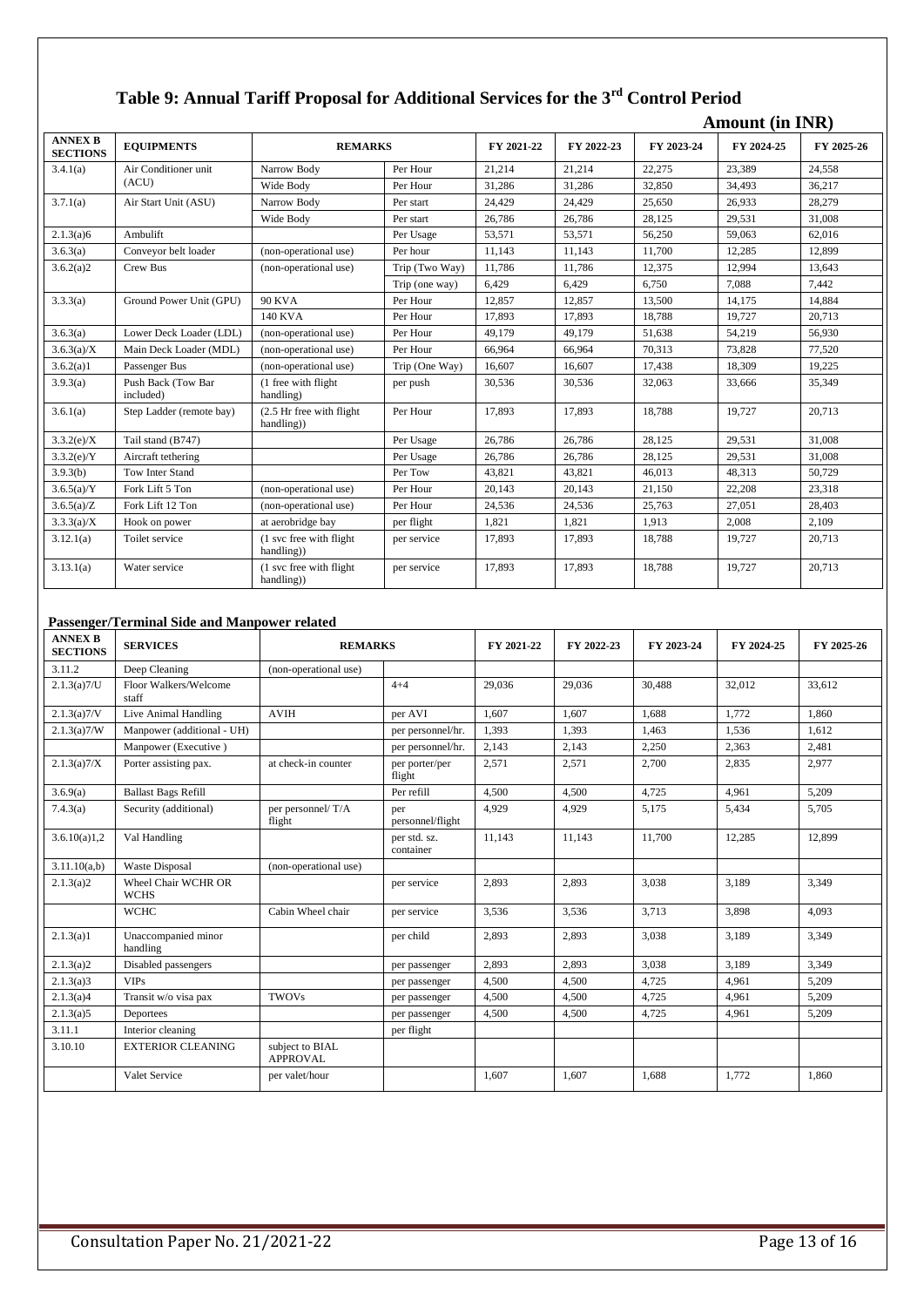- 6.10 It has been informed by M/s. GGIPL that such additional services are not part of comprehensive charges mentioned in case of scheduled/non-scheduled flights.
- 6.11 Authority elicits views of stakeholders' on this matter before taking final view.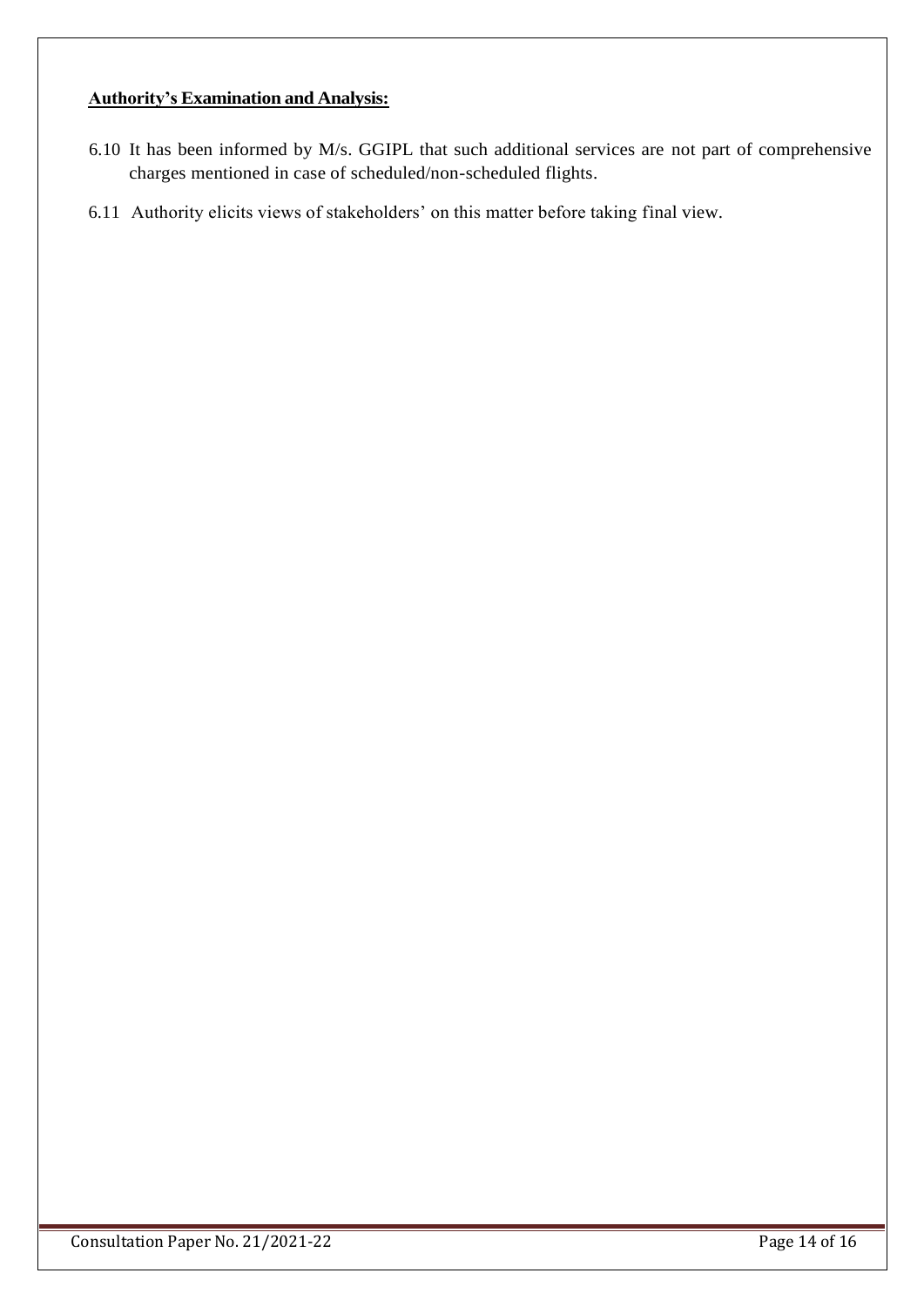# **7. AUTHORITY'S PROPOSAL**

- 7.1 The services of M/s GGIPL, providing Ground Handling Services at Hyderabad Airport are aeronautical services in terms of section 2(a) of the Airports Economic Regulatory Authority of India Act, 2008 (Act) and under section 13 (1)(a) of the Act, the Authority is required to determine tariff for aeronautical services. The Authority, after careful consideration of the proposals submitted by M/s GGIPL for the 3rd control period (FY 2021-22 to FY 2025-26), makes the following proposal for stakeholder consultation:
- 7.2 The service for ground handling being provided by M/s GlobeGround India Pvt. Ltd. at Rajiv Gandhi International Airport, Hyderabad (RGIA) is **"Material but Competitive".** Therefore, the Authority proposes to adopt **'Light Touch Approach'** for determination of tariffs for the 3rd control period (FY 2021-22 to FY 2025-26).
- 7.3 The Authority proposes to take a final decision on the Tariff rates proposed by M/s GGIPL for the Third Control Period as given in Table-5 above, after considering the comments / views of stakeholders.
- 7.4 The Authority proposes that the Tariff Rates proposed as above shall be maximum tariff to be charged. No other charge is to be levied over and above the proposed Tariff rates.
- 7.5 The Authority is of the considered view that the charges for non-scheduled operations should not be more than the scheduled operations. Therefore, the Authority for consultation purpose elicit the views of Stakeholders in this regard.
- 7.6 Authority solicits views of stakeholders on charges proposed by M/s. GGIPL for additional services before taking final view.